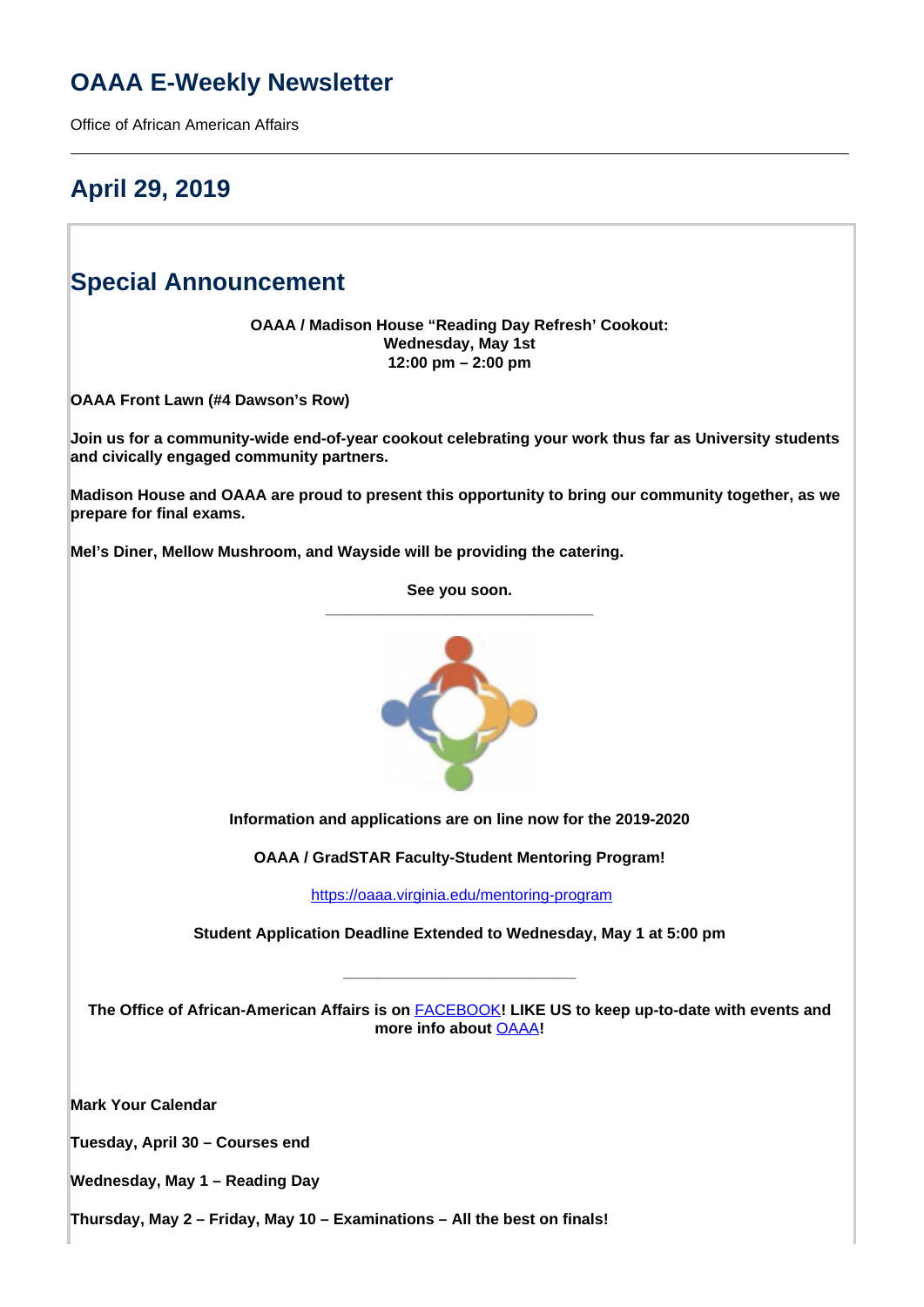**Sunday, May 5; Wednesday, May 8 – Reading Days**

**Friday, May 17 – OAAA 15th Annual Donning of the Kente Program, Old Cabell Hall (tickets needed)**

**Friday, May 17 – Sunday, May 19 – Final Exercises Weekend**

### **OAAA Announcements & Services**

"Raising-the-Bar 4.0" Study Sessions with OAAA Peer Advisors **- Spring 2019**

Peer-Supported Study Sessions end on Tuesday, April 30<sup>th</sup> Thanks to our students for a successful year! Calculus Tutoring through May 10 – contact Travis Elliott for specific hours [Ste3an@virginia.edu] in the W.E.B DuBois Center Conference Room. #2 Dawson's Row

RTB 4.0 – It's Not Just for First Years' Anymore!

### **Quote of the Week**

**"Part of teaching is helping students learn how to tolerate ambiguity, consider possibilities, and ask questions that are unanswerable." - Sara Lawrence-Lightfoot**

**Faculty Spotlight**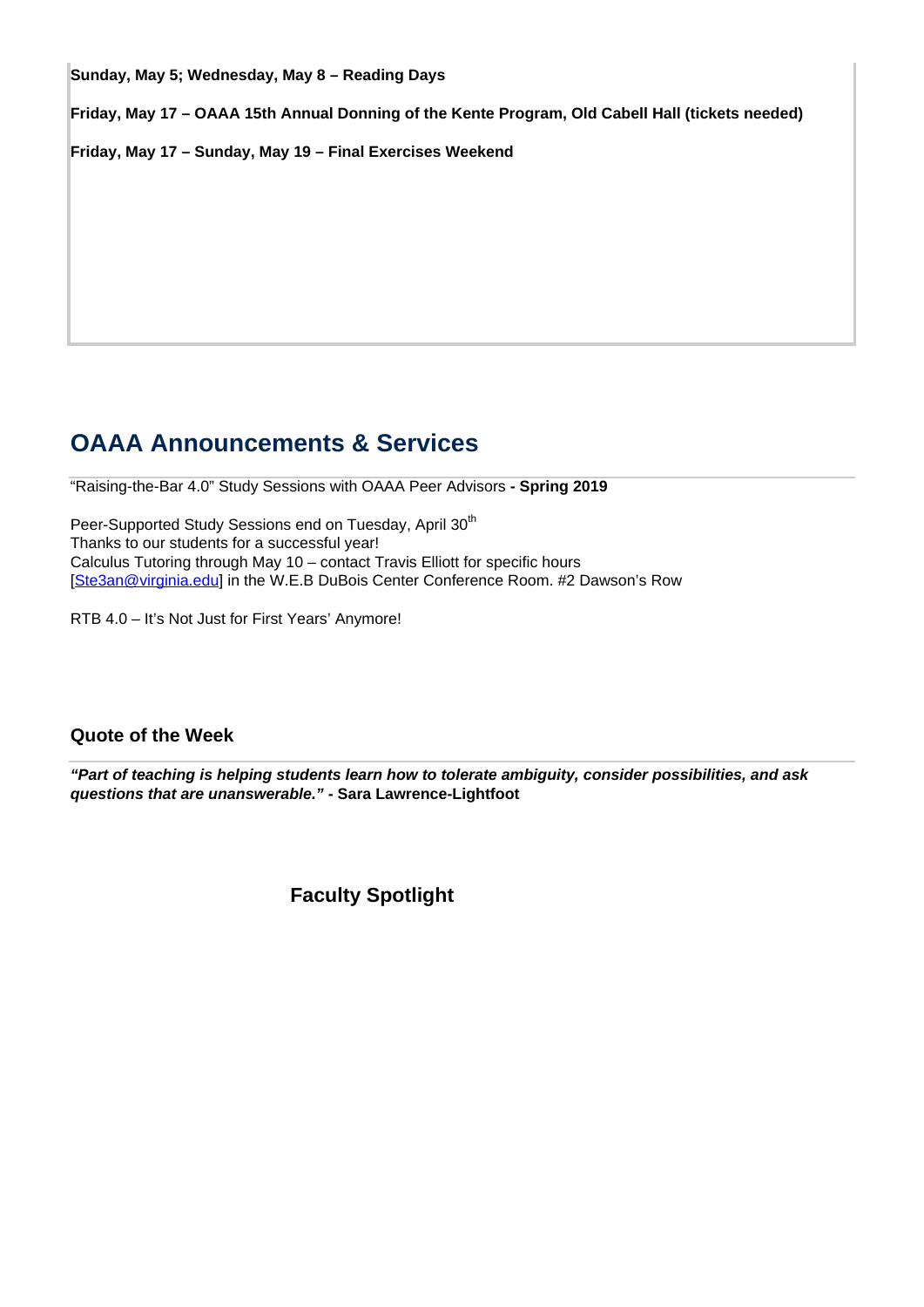

**Keisha Lashley, Ph.D**. is an assistant professor of management in the McIntire School of Commerce and an active mentor in the OAAA Faculty-Student Mentoring Program. Since coming to UVA in 2015, she has studied the intersection of strategic management, entrepreneurship, and organizational theory. She is interested in questions related to organizational social evaluations such as legitimacy, stigma, reputation and status, and uses mixed methods to explore those questions. Lashley has also taught undergraduate courses in strategic management and entrepreneurship. Before her academic career, she worked for several years coordinating buyersupplier relationships between major corporations and their small suppliers and gained experience with start-up ventures. Her personal journey from a small Caribbean island to the USA, where she earned a Ph.D. at Penn State University, is inspirational. Read her **UVA Today interview** to learn more about her.

You can nominate someone (not yourself) to be in the Spotlight. Send your nominations to Dean Patrice Grimes (parimes@virginia.edu) every Thursday by 12 noon.

### **Quote's Corner**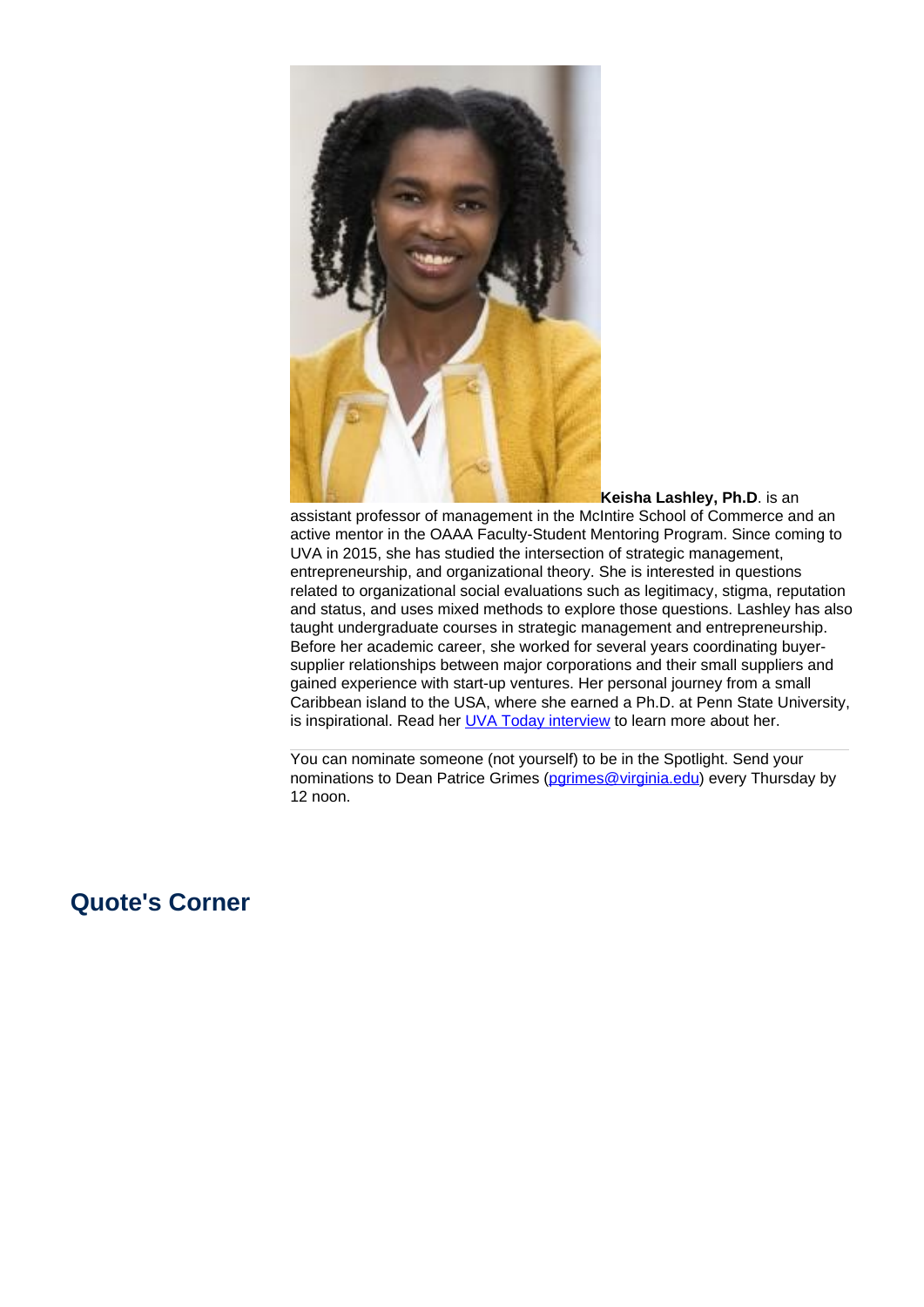

Sara Lawrence-Lightfoot, is a MacArthur prize-winning

sociologist and the Emily Hargroves Fisher Professor of Education at Harvard University, where she has been on the faculty since 1972. Lawrence-Lightfoot is an author, educator, and researcher. She has pioneered an innovative social science method called "portraiture," (a method of social science inquiry distinctive in its blending of art and science, capturing the complexity, dynamics, and subtlety of human experience and organizational life). Lightfoot has written eleven books, serves on numerous professional and scholarly boards and committees, and has received 28 honorary doctorates from universities. She did her undergraduate work in psychology at Swarthmore College and received her doctorate in the sociology of education at Harvard. She is the first African-American woman in Harvard University's history to have an endowed professorship named in her honor. Upon her retirement, the Emily Hargroves Fisher Endowed Chair will become the Sara Lawrence-Lightfoot Endowed Chair. The first endowed professorship in her name was established at Swarthmore College in 1993.

# **Upcoming Events**

Upcoming Events at UVA (All events are free and open to the public unless otherwise noted.)

Q&A Panel: The Echols Scholars Program

Monday, April 29 – 6:00 pm – Multicultural Student Center.

Attention all 1st years in the College of Arts and Sciences! Apply to join UVA's Echols Scholars program by filling out the application. Attend an information session about the program and process on Monday, April 29th at 6pm. Dinner will be provided! Please fill out this interest form if you plan to attend or want updates on the program/info session!"

Fellowships Series – Office of Citizen Scholarship Development

Every Monday – 4:00 pm - Rotunda Multipurpose Room 121

Attend introductory workshops every month, which are great for first and second year students, and are the best first touchpoint with the Office of Citizen Scholarship Development. There are a number of sessions dedicated to fellowships that have deadlines in the fall. It is important that students consider opportunities early so that they can take prepare and take advantage of summer advising programs. Third and fourth years, graduate and professional students, and area alumni can attend sessions on the UK Awards, Asia Awards, and the Fulbright US Student Award this spring. For more information

#### Learning In Action Public Service at UVA

Learning in Action is the front door to public service at the University of Virginia! It connects students, faculty, and community partners to social entrepreneurship, community engagement, and co–curricular service opportunities. There are also resources that direct users to specific programs and offices based on individual interest. Currently, the Community Service Committee of Student Council and Student Affairs Community Engagement group are responsible for all content. http://publicservice.virginia.edu/

In the Community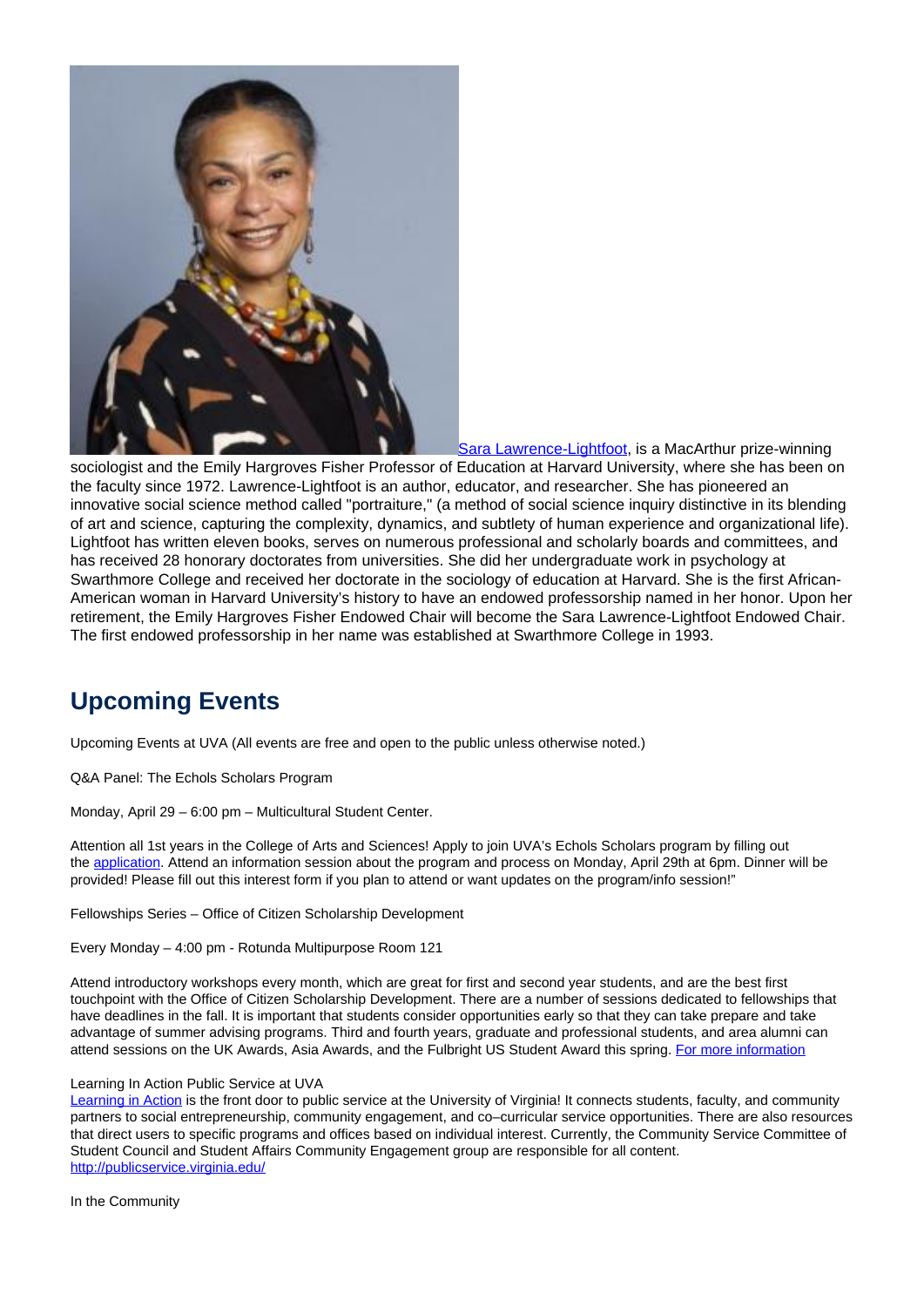### The 16th Annual Festival of Cultures Saturday, May 11 – 10:00 am-4:00 pm – Booker T. Washington Park, Preston Avenue, Charlottesville

Come and celebrate the cultural and linguistic diversity of our local community. The Festival of Cultures will be a day of free family-friendly fun with all-day entertainment: music, dance, song, and storytelling. Enjoy hands-on cultural crafts activities, visit cultural exhibits, food, and artisan vendors. The Festival is organized by the Thomas Jefferson Adult and Career Education (TJACE) Program at Piedmont Virginia Community College, with the support of many other individuals and organizations. It provides an opportunity for building bridges of communication between new Americans and established residents, and between different cultures residing in our community. FREE and open to the public. For more, visit: http://www.festivalofcultures.org/

19th Annual Juneteenth Invitation

Friday, June 14 at 6:00 p.m. & Saturday, June 15 at 5:00 p.m. - 233 4th Street, N.W. Charlottesville, Virginia

You are invited to attend this year's Juneteenth celebration. It is the oldest known celebration that commemorates the ending of slavery in the United States. It grew out of the freed slaves' desire to remember that day- June 19, 1865. We will celebrate through history, music, poetry, dance and participatory activities. On Friday, our local Ancestors will be honored. Then, on Saturday we will continue celebrating outside in front of the African American Heritage Center starting at 5:00 p.m. Sample food prepared by the best Cooks in this area- soul food, pound cake, pies and more. Support local vendors. Bring people with you!! For information contact: Miss Maxine Holland 434-295-6632

Do You Know a Trailblazer?

Monday, June 17 – Friday, August 9

Do you have a student who loves history? Is interested in learning more about local African American history and teaching others about it? Would be excited to be in front of a crowd? Let them know about the Trailblazers program at the Jefferson School African American Heritage Center! The JSAAHC seeks African American students 16 to 21 years old to train as community tour guides this summer. Students will become knowledgeable about local and national African American history, art history, museum education, and public speaking techniques. Trailblazers will also lead activity sessions for participants (fourth through sixth graders) in a Charlottesville's Parks and Recreation summer camp and complete a research project that will influence how two JSAAHC exhibits opening in September 2019 will be presented to the public. This is a paid position and a great opportunity for motivated students to gain experience with public history institutions and research methods. Please direct any questions or 434-260-8723. Apply here!

# **Opportunites with Deadlines**

2019 Sylvia Terry Scholarship Application

Application Deadline: Saturday, May 18

The 2019 Terry scholarship provides full tuition and fees for rising third-year African-American students enrolled at UVA who are Virginia residents. The scholarship recognizes the recipients' scholastic and community achievements. Ideal applicants have strong grades, leadership activities, and community service. Preference is given to academically strong candidates with significant experience as peer advisors in the Office of African-American Affairs. The award is renewed for an additional year if the Scholar meets the eligibility criteria of maintaining a 2.75 GPA and participating in Ridley Scholar programming. For questions, please contact Travis Robertson.

The OAAA Parents Advisory Association (PAA) Academic Scholarship

Application Deadline: Friday, May 24

The OAAA Parents Advisory Association (PAA) is pleased to announce a \$500 academic scholarship that is open to any rising 2nd, 3rd, or 4th, year UVA student with a minimum grade point average (GPA) of 2.5. Students must fully complete an application; prior scholarship recipients will not be considered. For more information, e-mail paa.nova@gmail.com. Apply Now

Upward Bound: 2019 Summer Residential Counselors Needed (June 16-July 19)

Application Deadline: Friday, May 24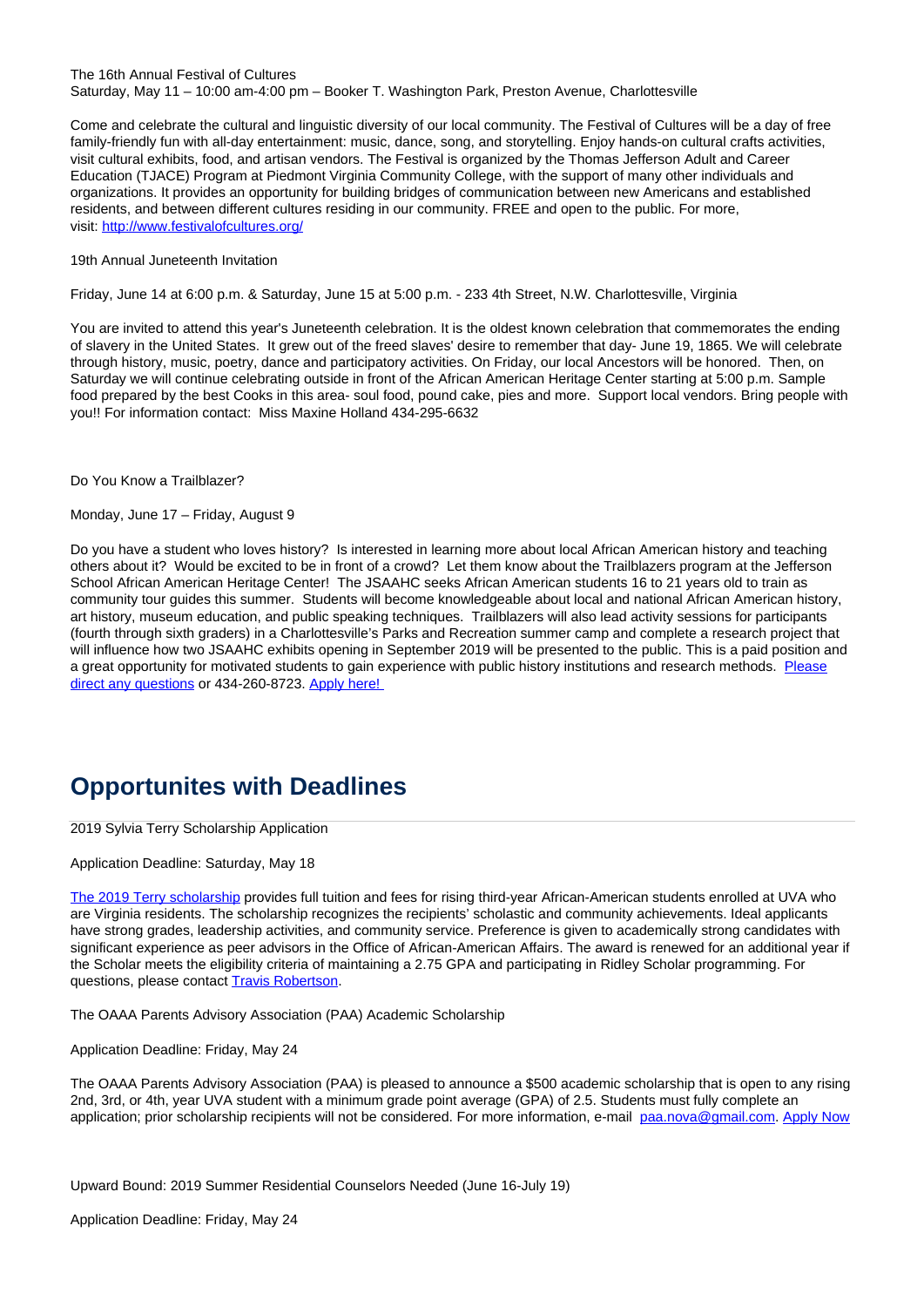The Upward Bound team is seeking high-energy, creative, individuals with great organizational skills and the ability to work with local first-generation high school students during our Summer Enrichment Program. Ideal candidates will demonstrate working with culturally diverse communities, will maintain a professional demeanor and can handle situations with tact and diplomacy. Compensation includes housing, meals, gym membership to the Aquatic Fitness Center, and \$425 per week. To apply visit.or contact James Bland

#### UVA's Echols Scholars Program

#### Application Deadline: Wednesday, May 29

First year students in the College can apply into to the Echols Scholars Program. Echols scholars enjoy the benefits of priority in class sign-up times, exemption from area requirements, advising opportunities, special events, and most importantly, a community of scholars who actively pursue their intellectual curiosity. Students in minority organizations on Grounds are encouraged to apply. Submit an application form, responses to three application essay questions, an unofficial transcript from SIS, a 1-page resume, and one letter of recommendation. For more information visit.

### Hiring SURP Undergrad Administrative Assistant for Summer 2019

VEST and SURP programs seek a Student Administrative Assistant who is enrolled in a bachelors program at UVA. The position requires the student to work 10-20 hours per week from May through August (scheduling of hours will be flexible depending on SURP program activities and needs). Responsibilities will likely change over the course of the summer or year and may include: 1) Assisting with program coordination and communication, 2) Assisting in coordination of events, including VEST workshops and SURP activities, 3) Working in teams with faculty, staff, and other students. Interested students should submit a resume, letter of interest, and summer availability to CurryVEST@virginia.edu.

### Seeking Summer Enrichment Program Residential Camp Counselors

The Summer Enrichment Program (SEP) is seeking counselors for its 2019 residential program. For over 40 years, this on-Grounds program has served Charlottesville area children & youth. The position includes a wage plus room and board for 7 weeks in June and July. For a full description of the position and application information, go to http://curry.virginia.edu/SEP

In DC this summer? Volunteer with the Smithsonian Museum of African-American History and Culture (MMAAHC)

Smithsonian volunteers play essential roles in sharing the rich collections, exhibitions, research, and educational programming with the public. This summer, NMAAHC the Early Childhood Education Initiative team will launch an educational program series for children, ages 0 to 8, and their caregivers. Volunteers will assist with music performances, story times, infant and toddler programs, community and family events, hands-on and craft activities and more. For more information, visit https://www.si.edu/volunteer

#### Charlottesville Parks & Recreation Summer Hiring – Camp Counselors

Provide equal opportunities for children with disabilities, who are rising Kindergarten-6th graders, and attend an inclusive camp program. When not working with children with disabilities, the Inclusion Counselor will perform typical camp duties related to supervising and effectively leading camp and outdoor recreational day camp activities. For more information, or to apply

#### Madison House Summer Volunteering

Will you be here in Charlottesville for at least 3 weeks this summer? Are you interested in getting more involved with the Charlottesville community? Consider volunteering this summer! Whether you are taking a class, doing research or you live here, take the opportunity to get more involved with our community. There are many different sites starting at just 1 hour a week! Applications are open now! View our website for more information about sites Contact Caroline Hallowellat for more information.

#### Post-Grad Fellowships for Environmental Work: RAY Fellowship and Meridian Institute Fellowship

The Meridian Institute Ruckelshaus Fellowship provides the next generation of public policy leaders with the skills to support collaboration on complex and controversial problems. The Fellowship is a two-year, full-time position. Selected Fellows will work in summer 2019 at either Meridian's Dillon, CO, or Washington, DC locations. The Roger Arliner Young (RAY) Conservation Diversity Fellowship focuses on increasing opportunities for people of color to learn about, engage with, and enter the environmental conservation NGO sector. *Visit* or contact Kiera Givens for more information.